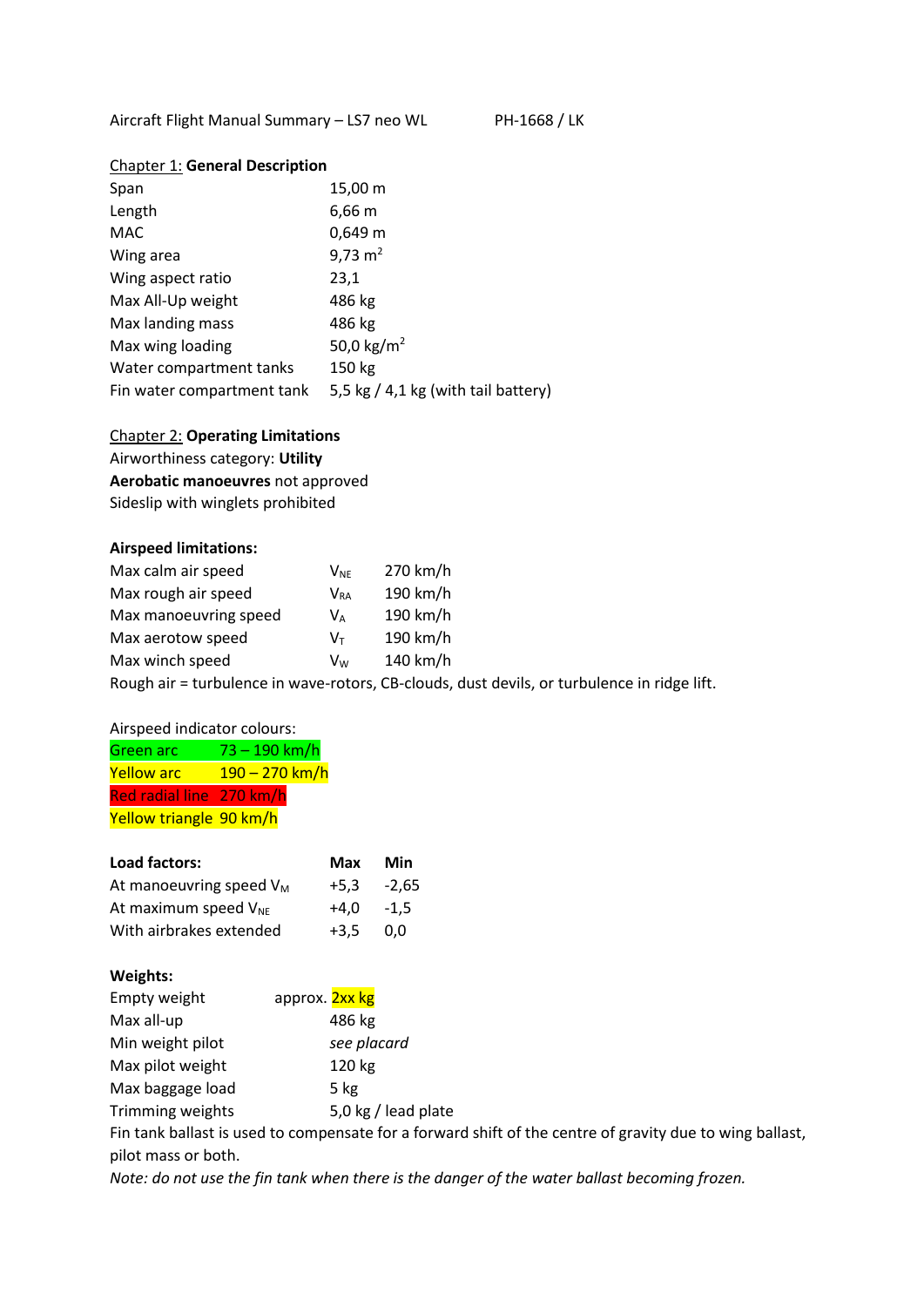# **Weak links:**

| Aerotow | max. 5 kN   | white |
|---------|-------------|-------|
| Winch   | max. 7,5 kN | red   |

## **Tire pressure:**

| Main wheel | $3 - 3.5$ bar (no water ballast) |
|------------|----------------------------------|
| Main wheel | 4 bar (up to 486 kg)             |
| Tail wheel | $6,2$ bar                        |

# **Crosswind:**

The maximum demonstrated crosswind component is **20 km/h (11 kts)** for aerotow and **30 km/h (16 kts)** for winch launch

# Chapter 3: **Emergency Procedures**

# **Spin recovery:**

- 1) Apply full opposite rudder
- 2) Ease the control stick forward until the rotation ceases
- 3) Centralize the rudder and smoothly recover from the dive

### **Emergency Exit:**

- 1) Pull both red handles to the stops
- 2) Push the canopy off at both red and white handles
- 3) Open the safety harness
- 4) Get up and get out

**Rain:** increase approach speed with at least 10km/h

**Inadvertent Freezing / Icing:** Do not dump water below 5°C. For prolonged flights below 5°C use no water ballast or add commercial anti-freezing solution.

**Emergency landing on water:** extend landing gear and open parachute harness.

### Chapter 4: **Normal operation procedures**

### **Winch launch:**

Trim slightly nose heavy Pronounced forward stick pressure is necessary during transition arc to prevent pitch up tendency Minimum speed: 90 km/h (without water ballast), 100 km/h (with water ballast)

### **Aerotow:**

Trim slightly nose heavy Minimum speed: 100 km/h (without water ballast), 120 km/h (with water ballast)

### **Water ballast:**

Dumping the wing water ballast takes 15 seconds for every 10 litres. *Note: before an off-field landing water ballast should always be dumped.*